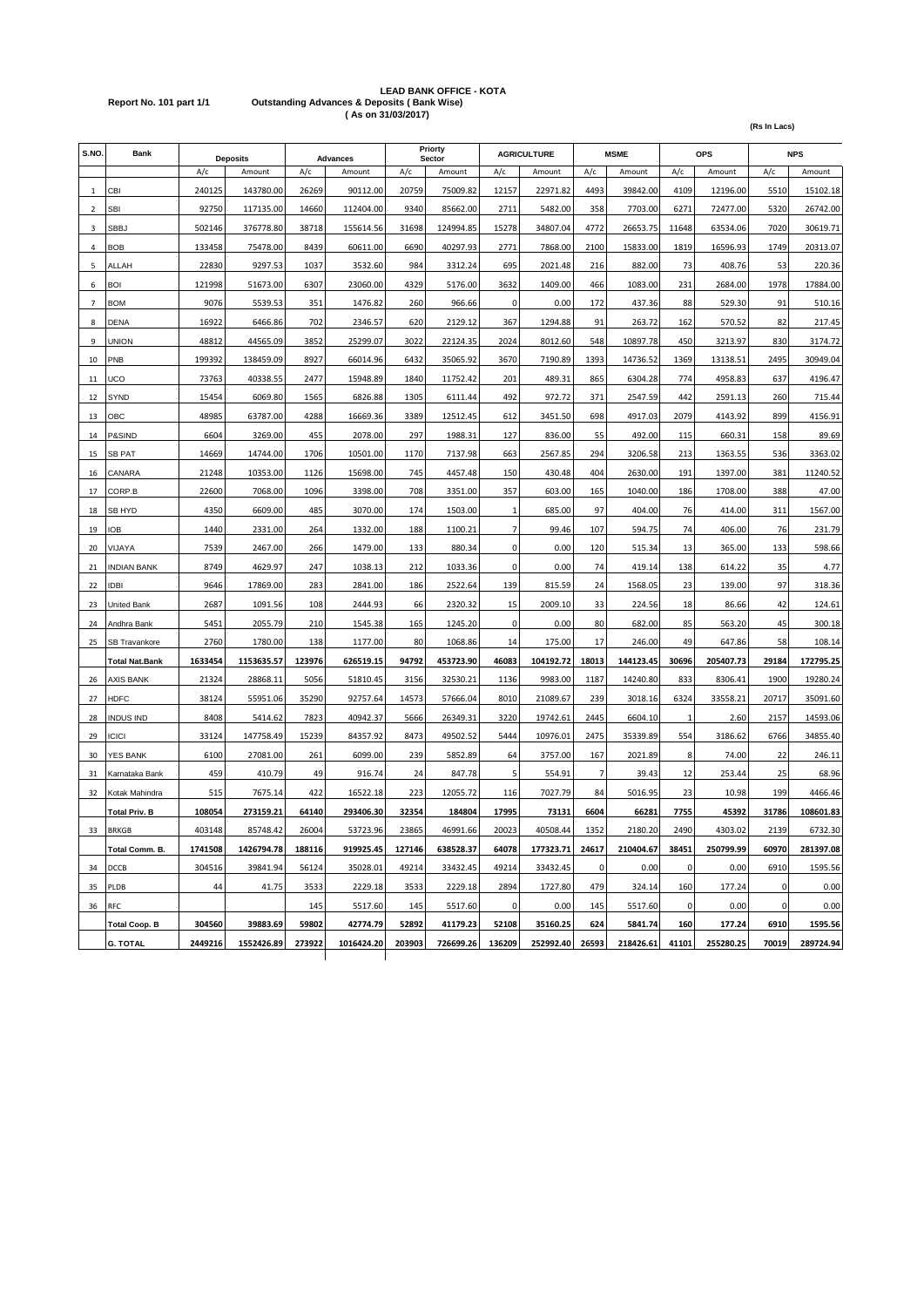|                         |                       |                  |          |                  |          | AS ON 31/03/2017 |                |      |           |                          |           |
|-------------------------|-----------------------|------------------|----------|------------------|----------|------------------|----------------|------|-----------|--------------------------|-----------|
| S.NO.                   | Bank                  |                  |          |                  |          | Agriculture      | AGRI.          |      | AGRI.     |                          |           |
|                         |                       | <b>CROP LOAN</b> |          | <b>TERM LOAN</b> |          |                  | INFRASTRUCTURE |      | ANCILLARY | <b>Total Agriculture</b> |           |
|                         |                       | A/c              | Amount   | A/c              | Amount   | A/c              | Amount         | A/c  | Amount    | A/c                      | Amount    |
| 1                       | CBI                   | 9461             | 15340.00 | 2651             | 6722.00  | 44               | 909            | 1    | 0.82      | 12157                    | 22971.82  |
| $\overline{\mathbf{2}}$ | <b>SBI</b>            | 2081             | 4790.00  | 630              | 692.00   |                  |                |      |           | 2711                     | 5482.00   |
| 3                       | <b>SBBJ</b>           | 13465            | 26394.48 | 1570             | 3864.25  | 243              | 4548.31        |      |           | 15278                    | 34807.04  |
| 4                       | <b>BOB</b>            | 2209             | 5371.00  | 306              | 1040.00  | 55               | 1166           | 201  | 291.00    | 2771                     | 7868.00   |
| 5                       | ALLAH                 | 514              | 1547.00  | 181              | 474.48   |                  |                |      |           | 695                      | 2021.48   |
| 6                       | <b>BOI</b>            | 2901             | 89.00    | 731              | 1320.00  |                  |                |      |           | 3632                     | 1409.00   |
| $\overline{7}$          | <b>BOM</b>            |                  |          |                  |          |                  |                |      |           | 0                        | 0.00      |
| 8                       | <b>DENA</b>           | 354              | 1291.10  | 13               | 3.78     |                  |                |      |           | 367                      | 1294.88   |
| 9                       | <b>UNION</b>          | 1876             | 4976.45  | 139              | 1958.74  | 9                | 1077.41        |      |           | 2024                     | 8012.60   |
| 10                      | PNB                   | 2175             | 3593.23  | 1495             | 3597.66  |                  |                |      |           | 3670                     | 7190.89   |
| 11                      | UCO                   | 201              | 489.31   |                  |          |                  |                |      |           | 201                      | 489.31    |
| 12                      | SYND                  | 459              | 923.28   | 33               | 49.44    |                  |                |      |           | 492                      | 972.72    |
| 13                      | OBC                   | 593              | 2924.80  | 7                | 45.70    | 4                | 3              | 8    | 478.00    | 612                      | 3451.50   |
| 14                      | P&SIND                | 123              | 814.00   | 4                | 22.00    |                  |                |      |           | 127                      | 836.00    |
| 15                      | SB PAT                | 486              | 2006.80  | 177              | 561.05   |                  |                |      |           | 663                      | 2567.85   |
| 16                      | CANARA                | 140              | 350.48   | 10               | 80.00    |                  |                |      |           | 150                      | 430.48    |
| 17                      | CORP.B                | 354              | 595.00   | 3                | 8.00     |                  |                |      |           | 357                      | 603.00    |
| 18                      | SB HYD                |                  |          | $\mathbf{1}$     | 685.00   |                  |                |      |           | $\mathbf{1}$             | 685.00    |
| 19                      | IOB                   | 3                | 6.94     | 1                | 2.08     | 3                | 90.44          |      |           | $\overline{7}$           | 99.46     |
| 20                      | VIJAYA                |                  |          |                  |          |                  |                |      |           | 0                        | 0.00      |
| 21                      | <b>INDIAN BANK</b>    |                  |          |                  |          |                  |                |      |           | 0                        | 0.00      |
| 22                      | <b>IDBI</b>           | 130              | 798.00   | 9                | 17.59    |                  |                |      |           | 139                      | 815.59    |
| 23                      | United Bank           | 15               | 2009.10  |                  |          |                  |                |      |           | 15                       | 2009.10   |
| 24                      | Andhra Bank           |                  |          |                  |          |                  |                |      |           | 0                        | 0.00      |
| 25                      | SB Travankore         | 13               | 143.00   | 1                | 32.00    |                  |                |      |           | 14                       | 175.00    |
|                         | <b>Total Nat.Bank</b> | 37553            | 74452.97 | 7962             | 21175.77 | 358              | 7794.16        | 210  | 769.82    | 46083                    | 104192.72 |
| 26                      | <b>AXIS BANK</b>      | 1068             | 8959.00  |                  |          | 68               | 1024           |      |           | 1136                     | 9983.00   |
| 27                      | <b>HDFC</b>           | 1178             | 5156.79  | 4120             | 4718.14  | 2712             | 11214.74       |      |           | 8010                     | 21089.67  |
| 28                      | <b>INDUS IND</b>      | 3191             | 13089.14 | 5                | 496.00   | 24               | 6157.47        |      |           | 3220                     | 19742.61  |
| 29                      | <b>ICICI</b>          | 2182             | 4022.16  | 1117             | 2927.02  | 2145             | 4026.83        |      |           | 5444                     | 10976.01  |
| 30                      | YES BANK              | 45               | 1239.00  |                  |          | 19               | 2518           |      |           | 64                       | 3757.00   |
| 31                      | Karnataka Bank        |                  |          |                  |          |                  |                | 5    | 554.91    | 5                        | 554.91    |
| 32                      | Kotak Mahindra        | 12               | 515.72   | 19               | 569.33   | 85               | 5942.74        |      |           | 116                      | 7027.79   |
|                         | <b>Total Priv. B</b>  | 7676             | 32981.81 | 5261             | 8710.49  | 5053             | 30883.78       | 5    | 554.91    | 17995                    | 73130.99  |
| 33                      | <b>BRKGB</b>          | 15896            | 34552.47 | 529              | 1134.36  | 9                | 86             | 3589 | 4735.61   | 20023                    | 40508.44  |
|                         | Total Comm. B.        | 45229            | 107435   | 13223            | 29886    | 5411             | 38678          | 215  | 1325      | 64078                    | 177324    |
| 34                      | DCCB                  | 49214            | 33432.45 |                  |          |                  |                |      |           | 49214                    | 33432.45  |
| 35                      | PLDB                  |                  |          |                  |          |                  |                | 2894 | 1727.80   | 2894                     | 1727.80   |
| 36                      | RFC                   |                  |          |                  |          |                  |                |      |           | 0                        | 0.00      |
|                         | <b>Total Coop. B</b>  |                  |          |                  |          |                  |                | 2894 | 1727.80   | 2894                     | 1727.80   |
|                         | <b>G. TOTAL</b>       | 61125            | 141987   | 13752            | 31021    | 5420             | 38764          | 6698 | 7788      | 86995                    | 219560    |

## **( As on 31/03/2017) Report No. 101 part 1/2 Outstanding Advances & Deposits ( Bank Wise)**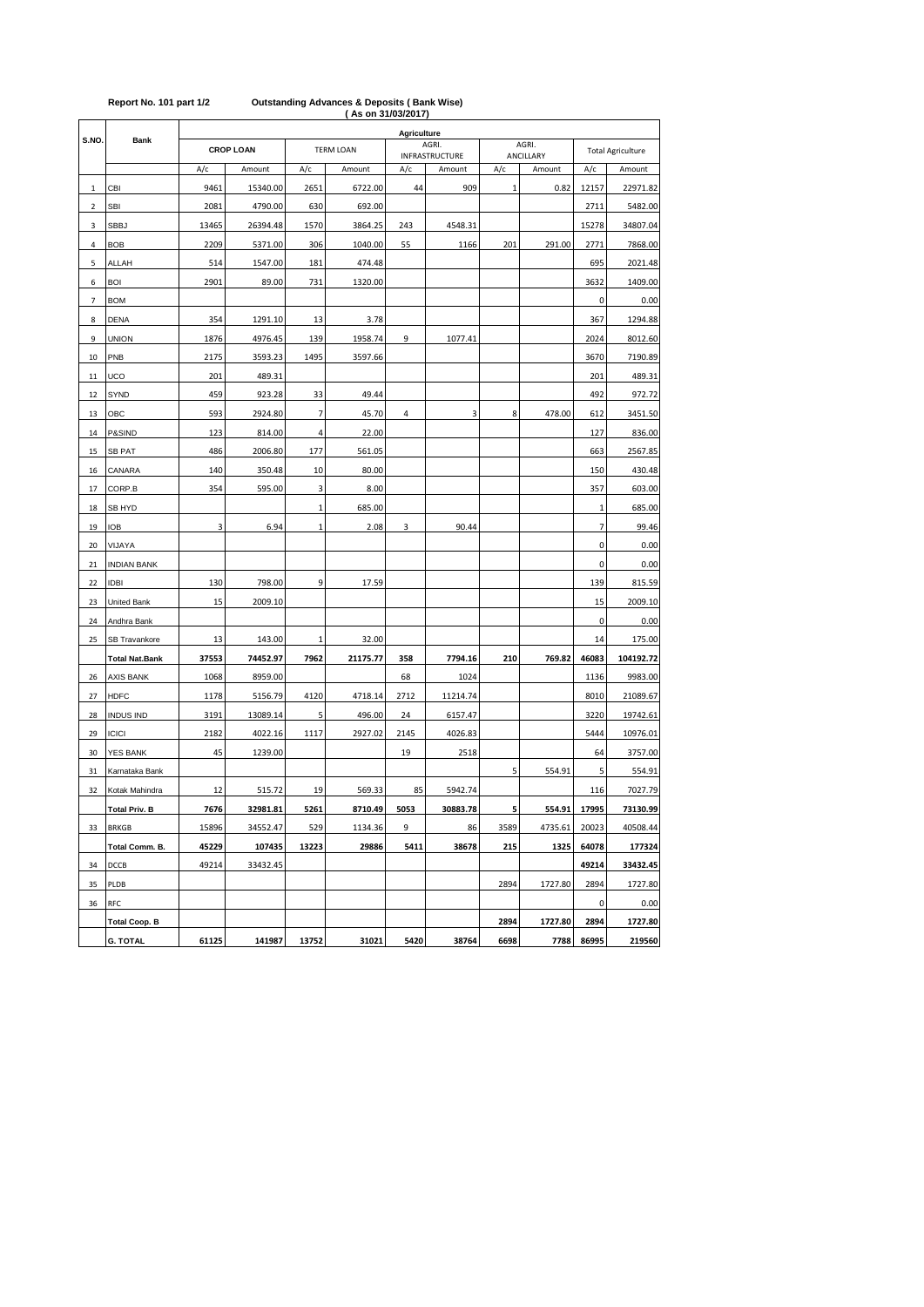|                |                        | <b>MSME</b>  |             |                         |             |              |              |                      |                   |             |           |
|----------------|------------------------|--------------|-------------|-------------------------|-------------|--------------|--------------|----------------------|-------------------|-------------|-----------|
| S.NO.          | <b>Bank</b>            |              | Micro Entp. |                         | Small Entp. |              | Medium Entp. | Khadi & vill. Indus. | <b>Total MSME</b> |             |           |
|                |                        | A/c          | Amount      | A/c                     | Amount      | A/c          | Amount       | A/c                  | Amount            | A/c         | Amount    |
| 1              | CBI                    | 1517         | 13271.00    | 2972                    | 25933.00    | 4            | 638.00       |                      |                   | 4493        | 39842.00  |
| $\overline{2}$ | SBI                    | 46           | 813.00      | 312                     | 6890.00     |              |              |                      |                   | 358         | 7703.00   |
| 3              | SBBJ                   | 4694         | 18606.48    | 69                      | 5207.54     | 9            | 2839.73      |                      |                   | 4772        | 26653.75  |
| 4              | <b>BOB</b>             | 2045         | 15031.00    | 55                      | 802.00      |              |              |                      |                   | 2100        | 15833.00  |
| 5              | ALLAH                  | 210          | 741.12      | 6                       | 140.88      |              |              |                      |                   | 216         | 882.00    |
| 6              | <b>BOI</b>             | 453          | 604.00      | 13                      | 479.00      |              |              |                      |                   | 466         | 1083.00   |
| 7              | <b>BOM</b>             | 169          | 400.96      | 3                       | 36.40       |              |              |                      |                   | 172         | 437.36    |
| 8              | DENA                   | 78           | 44.00       | 13                      | 219.72      |              |              |                      |                   | 91          | 263.72    |
| 9              | <b>UNION</b>           | 376          | 6922.99     | 167                     | 3886.57     | 1            | 6.00         | 4                    | 82                | 548         | 10897.78  |
| 10             | PNB                    | 1372         | 14092.65    | 21                      | 643.87      |              |              |                      |                   | 1393        | 14736.52  |
| 11             | UCO                    | 865          | 6304.28     |                         |             |              |              |                      |                   | 865         | 6304.28   |
| 12             | SYND                   | 215          | 1484.98     | 156                     | 1062.61     |              |              |                      |                   | 371         | 2547.59   |
| 13             | OBC                    | 10           | 562.00      | 687                     | 3655.03     | 1            | 700.00       |                      |                   | 698         | 4917.03   |
| 14             | P&SIND                 | 10           | 327.00      | 45                      | 165.00      |              |              |                      |                   | 55          | 492.00    |
| 15             | <b>SB PAT</b>          | 104          | 587.13      | 72                      | 1202.93     | 118          | 1416.52      |                      |                   | 294         | 3206.58   |
| 16             | CANARA                 | 369          | 1631.00     | 20                      | 779.00      | 15           | 220.00       |                      |                   | 404         | 2630.00   |
| 17             | CORP.B                 | 153          | 750.00      | 12                      | 290.00      |              |              |                      |                   | 165         | 1040.00   |
| 18             | SB HYD                 | 93           | 365.00      | $\overline{\mathbf{4}}$ | 39.00       |              |              |                      |                   | 97          | 404.00    |
| 19             | <b>IOB</b>             | 102          | 349.01      | 5                       | 245.74      |              |              |                      |                   | 107         | 594.75    |
| 20             | VIJAYA                 | 111          | 357.56      | 9                       | 157.78      |              |              |                      |                   | 120         | 515.34    |
| 21             | <b>INDIAN BANK</b>     | 74           | 419.14      |                         |             |              |              |                      |                   | 74          | 419.14    |
| 22             | <b>IDBI</b>            | 23           | 1560.00     | $\mathbf 1$             | 8.05        |              |              |                      |                   | 24          | 1568.05   |
| 23             | United Bank            | 32           | 82.36       | $\mathbf 1$             | 142.20      |              |              |                      |                   | 33          | 224.56    |
| 24             | Andhra Bank            | 80           | 682.00      |                         |             |              |              |                      |                   | 80          | 682.00    |
| 25             | SB Travankore          | $\mathbf{1}$ | 32.00       | 16                      | 214.00      |              |              |                      |                   | 17          | 246.00    |
|                | <b>Total Nat. Bank</b> | 13202        | 86021       | 4659                    | 52200       | 148          | 5820         | 4                    | 82                | 18013       | 144123.45 |
| 26             | AXIS BANK              | 1133         | 13386.80    |                         |             | 54           | 854.00       |                      |                   | 1187        | 14240.80  |
| 27             | <b>HDFC</b>            | 239          | 3018.16     |                         |             |              |              |                      |                   | 239         | 3018.16   |
| 28             | <b>INDUS IND</b>       | 1734         | 1158.87     | 711                     | 5445.23     |              |              |                      |                   | 2445        | 6604.10   |
| 29             | <b>ICICI</b>           | 1293         | 20043.14    | 1178                    | 14417.88    | 4            | 878.87       |                      |                   | 2475        | 35339.89  |
| 30             | Yes Bank               | 163          | 1922.00     | 3                       | 77.00       | $\mathbf 1$  | 22.89        |                      |                   | 167         | 2021.89   |
| 31             | Karnataka Bank         | 5            | 11.43       | 2                       | 28.00       |              |              |                      |                   | 7           | 39.43     |
| 32             | Kotak Mahindra         | 69           | 3924.68     | 14                      | 853.17      | $\mathbf{1}$ | 239.10       |                      |                   | 84          | 5016.95   |
|                | <b>Total Priv.B</b>    | 4636         | 43465       | 1908                    | 20821       | 60           | 1995         | 0                    | 0                 | 6604        | 66281.22  |
| 33             | <b>BRKGB</b>           | 1352         | 2180.20     |                         |             |              |              |                      |                   | 1352        | 2180.20   |
|                | Total Comm. B.         | 17838        | 129486      | 6567                    | 73022       | 208          | 7815         | 4                    | 82                | 24617       | 210404.67 |
| 34             | DCCB                   |              |             |                         |             |              |              |                      |                   | $\mathbf 0$ | 0.00      |
| 35             | PLDB                   |              |             |                         |             |              |              | 479                  | 324.14            | 479         | 324.14    |
| 36             | RFC                    |              |             |                         |             |              |              | 145                  | 5517.60           | 145         | 5517.60   |
|                | <b>Total Coop.Bank</b> | 0            | 0           | 0                       | 0           | 0            | 0            | 624                  | 5842              | 624         | 5841.74   |
|                | <b>G. TOTAL</b>        | 19190        | 131666      | 6567                    | 73022       | 208          | 7815         | 628                  | 5924              | 26593       | 218426.61 |

## **Report No. 101 part 1/3 Outstanding Advances & Deposits ( Bank Wise) ( As on 31/03/2017)**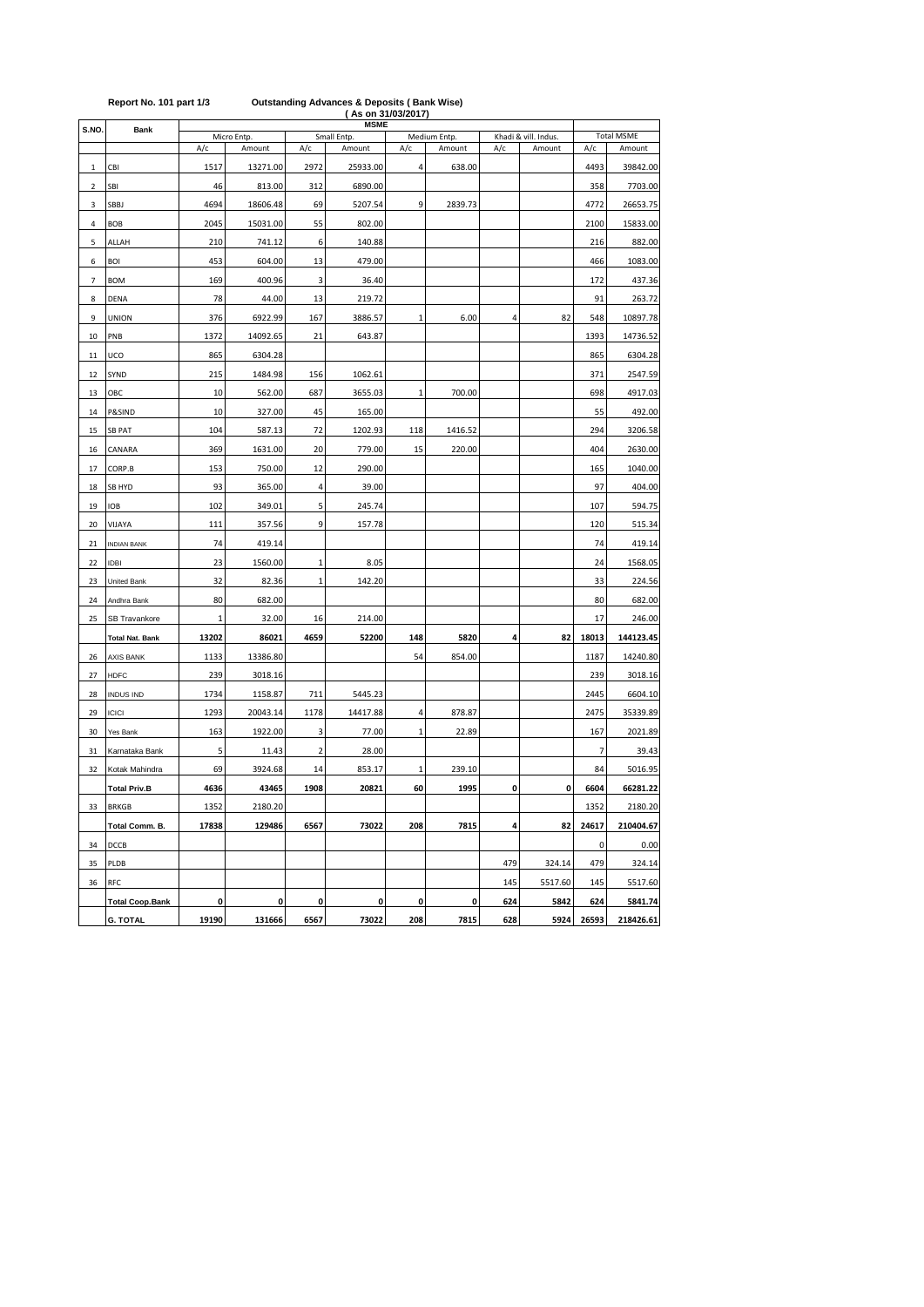| Report No. 101 part 1/4 | <b>Outstanding Advances &amp; Deposits (Bank Wise)</b> |
|-------------------------|--------------------------------------------------------|
|                         | (As on 31/03/2017)                                     |

|                |                        | <b>Other Priorty Sector</b> |           |             |              |              |            |             |                      |     |                         |           |                |          |                  |
|----------------|------------------------|-----------------------------|-----------|-------------|--------------|--------------|------------|-------------|----------------------|-----|-------------------------|-----------|----------------|----------|------------------|
| S.NO.          | BANK                   |                             | Edu. Loan |             | Housing Loan |              | Other Loan |             | <b>Export Credit</b> |     | <b>Reneawble Energy</b> |           | Social Infras. |          | <b>Total OPS</b> |
|                |                        | A/c                         | Amount    | A/c         | Amount       | A/c          | Amount     | A/c         | Amount               | A/c | Amount                  | A/c       | Amount         | A/c      | Amount           |
| $\mathbf{1}$   | CBI                    | 951                         | 2019.00   | 2089        | 8823.00      | 1069         | 1354.00    |             |                      |     |                         |           |                | 4109     | 12196            |
| $\overline{2}$ | SBI                    | 209                         | 1102.00   | 4384        | 64432.00     | 1678         | 6943.00    |             |                      |     |                         |           |                | 6271     | 72477            |
| 3              | SBBJ                   | 4824                        | 20530.32  | 2512        | 17584.00     | 4312         | 25419.74   |             |                      |     |                         |           |                | 11648    | 63534            |
| $\sqrt{4}$     | <b>BOB</b>             | 220                         | 633.93    | 1140        | 9291.00      | 459          | 6672.00    |             |                      |     |                         |           |                | 1819     | 16597            |
| 5              | ALLAH                  | $\overline{7}$              | 16.00     | 39          | 319.23       | 27           | 73.53      |             |                      |     |                         |           |                | 73       | 409              |
| 6              | <b>BOI</b>             | 28                          | 91.00     | 184         | 2338.00      | 19           | 255.00     |             |                      |     |                         |           |                | 231      | 2684             |
| $\overline{7}$ | <b>BOM</b>             | 28                          | 94.92     | 60          | 434.38       |              |            |             |                      |     |                         |           |                | 88       | 529              |
| 8              | <b>DENA</b>            | $\overline{7}$              | 21.00     | 60          | 408.00       | 95           | 141.52     |             |                      |     |                         |           |                | 162      | 571              |
| 9              | <b>UNION</b>           | 38                          | 242.14    | 256         | 2215.66      | 156          | 756.17     |             |                      |     |                         |           |                | 450      | 3214             |
| 10             | PNB                    | 455                         | 3910.87   | 741         | 8565.70      | 173          | 661.94     |             |                      |     |                         |           |                | 1369     | 13139            |
| 11             | UCO                    | 86                          | 214.52    | 513         | 4389.56      | 175          | 354.75     |             |                      |     |                         |           |                | 774      | 4959             |
| 12             | SYND                   | 24                          | 71.06     | 287         | 2017.74      | 131          | 502.33     |             |                      |     |                         |           |                | 442      | 2591             |
| 13             | ОВС                    | 178                         | 469.79    | 1895        | 3673.90      | 6            | 0.23       |             |                      |     |                         |           |                | 2079     | 4144             |
| 14             | P&SIND                 | 12                          | 33.00     | 48          | 388.00       | 55           | 239.31     |             |                      |     |                         |           |                | 115      | 660              |
| 15             | <b>SB PAT</b>          | 50                          | 106.26    | 163         | 1257.29      |              |            |             |                      |     |                         |           |                | 213      | 1364             |
| 16             | CANARA                 | 33                          | 138.00    | 158         | 1259.00      |              |            |             |                      |     |                         |           |                | 191      | 1397             |
| 17             | CORP.B                 | 10                          | 20.00     | 66          | 631.00       | 110          | 1057.00    |             |                      |     |                         |           |                | 186      | 1708             |
| 18             | SB HYD                 | 15                          | 46.00     | 61          | 368.00       |              |            |             |                      |     |                         |           |                | 76       | 414              |
| 19             | <b>IOB</b>             | 15                          | 44.00     | 59          | 362.00       |              |            |             |                      |     |                         |           |                | 74       | 406              |
| 20             | VIJAYA                 | $\overline{7}$              | 10.00     | 6           | 355.00       |              |            |             |                      |     |                         |           |                | 13       | 365              |
| 21             | <b>INDIAN BANK</b>     | 12                          | 22.89     | 82          | 454.20       | 44           | 137.13     |             |                      |     |                         |           |                | 138      | 614              |
| 22             | <b>IDBI</b>            | 8                           | 26.00     | 15          | 113.00       |              |            |             |                      |     |                         |           |                | 23       | 139              |
| 23             | <b>United Bank</b>     | 5                           | 17.92     | 13          | 68.74        |              |            |             |                      |     |                         |           |                | 18       | 87               |
| 24             | Andhra Bank            | 5                           | 14.20     | 49          | 482.00       | 31           | 67.00      |             |                      |     |                         |           |                | 85       | 563              |
| 25             | SB Travankore          | 1                           | 1.00      | 45          | 584.86       | 3            | 62.00      |             |                      |     |                         |           |                | 49       | 648              |
|                | <b>Total Nat. Bank</b> | 7228                        | 29896     | 14925       | 130815       | 8543         | 44697      | 0           | 0                    | 0   | $\mathbf 0$             | 0         | 0              | 30696    | 205408           |
| 26             | <b>AXIS BANK</b>       | 15                          | 59.54     | 818         | 8246.87      |              |            |             |                      |     |                         |           |                | 833      | 8306             |
| 27             | <b>HDFC</b>            |                             |           | 1170        | 8715.21      | 5154         | 24843.00   |             |                      |     |                         |           |                | 6324     | 33558            |
| 28             | <b>INDUS IND</b>       |                             |           | $\mathbf 1$ | 2.60         |              |            |             |                      |     |                         |           |                |          | 3                |
| 29             | <b>ICICI</b>           | 14                          | 26.50     | 510         | 3156.39      | 30           | 3.73       |             |                      |     |                         |           |                | 554      | 3187             |
| 30             | Yes Bank               |                             |           | 8           | 74.00        |              |            |             |                      |     |                         |           |                | 8        | 74               |
| 31             | Karnataka Bank         | $\mathbf{1}$                | 4.83      | 6           | 44.60        | 5            | 204.01     |             |                      |     |                         |           |                | 12       | 253              |
| 32             | Kotak Mahindra         |                             |           |             |              | 23           | 10.98      |             |                      |     |                         |           |                | 23       | 11               |
|                | <b>Total Priv.B</b>    | 30                          | 91        | 2513        | 20240        | 5212         | 25062      | 0           | $\mathbf 0$          | 0   | $\mathbf 0$             | 0         | 0              | 7755     | 45392            |
| 33             | <b>BRKGB</b>           | 80                          | 163.73    | 502         | 2098.79      | 1908         | 2040.50    |             |                      |     |                         |           |                | 2490     | 4303             |
|                | Total Comm. B.         | 7258                        | 29987     | 17438       | 151055       | 13755        | 69758      | 0           | 0                    | 0   | $\mathbf{0}$            | 0         | $\mathbf{0}$   | 38451    | 250800           |
| 34             | DCCB                   |                             |           |             |              |              |            |             |                      |     |                         |           |                | $\Omega$ | 0                |
| 35             | PLDB                   |                             |           | 160         | 177.24       |              |            |             |                      |     |                         |           |                | 160      | 177              |
| 36             | <b>RFC</b>             |                             |           |             |              |              |            |             |                      |     |                         |           |                | $\Omega$ | $\pmb{0}$        |
|                | <b>Total Coop.Bank</b> | 0                           | 0         | 160         | 177          | $\mathbf{0}$ | 0          | 0           | 0                    | 0   | $\mathbf 0$             | 0         | $\mathbf 0$    | 160      | 177              |
|                | <b>G. TOTAL</b>        | 7338                        | 30150     | 18100       | 153331       | 15663        | 71799      | $\mathbf 0$ | $\pmb{\mathsf{o}}$   | 0   | $\mathbf{0}$            | $\pmb{0}$ | $\mathbf{0}$   | 41101    | 255280.25        |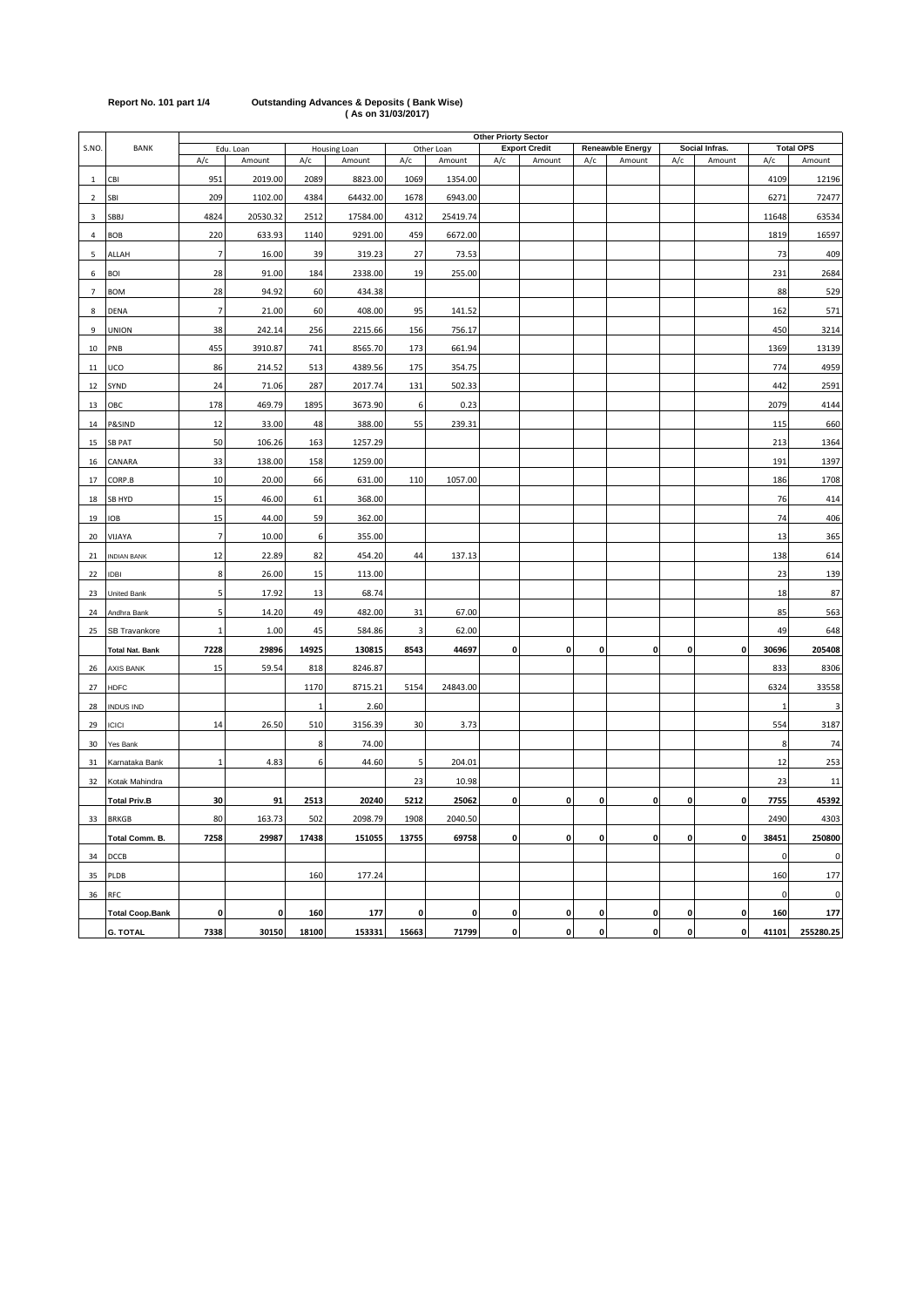|              |                        |        | <b>Weakar Section</b> |                | <b>SCST</b> |             | <b>MINORITY</b> |             | <b>WOMEN</b> | (Rs in lacs)<br>PMEGP |        |  |
|--------------|------------------------|--------|-----------------------|----------------|-------------|-------------|-----------------|-------------|--------------|-----------------------|--------|--|
| S.NO.        | <b>Bank</b>            | A/c    | Amount                | A/c            | Amount      | A/c         | Amount          | A/c         | Amount       | A/c                   | Amount |  |
| $\mathbf{1}$ | CBI                    | 7691   | 15997.00              | 1011           | 1124.00     | 1157        | 15771.00        | 5749        | 15780.00     | 126                   | 537.00 |  |
| 2            | SBI                    | 13872  | 7894.00               | 214            | 4781.00     | 4580        | 16450.00        | 1350        | 3980.00      |                       |        |  |
| 3            | <b>SBBJ</b>            | 35126  | 35412.48              | 15652          | 19685.47    | 8980        | 27612.48        | 5819        | 9924.47      |                       |        |  |
| 4            | <b>BOB</b>             | 3532   | 11780.00              | 977            | 4151.48     | 2780        | 9581.12         | 1460        | 7481.12      | 48                    | 31.90  |  |
| 5            | ALLAH                  | 260    | 680.14                | 15             | 5.12        | 45          | 118.47          | 64          | 190.45       |                       |        |  |
| 6            | <b>BOI</b>             | 973    | 1822.00               | 462            | 435.00      | 954         | 3887.45         | 321         | 1415.00      | 11                    | 62.00  |  |
| 7            | <b>BOM</b>             | 48     | 16.91                 | 37             | 9.94        | 3           | 2.50            |             |              |                       |        |  |
| 8            | DENA                   | 405    | 1147.00               | 10             | 7.63        | 38          | 66.00           | 111         | 344.00       | 4                     | 2.38   |  |
| 9            | <b>UNION</b>           | 1415   | 2935.14               | 785            | 1820.47     | 225         | 3612.47         | 290         | 945.40       | $\overline{4}$        | 46.00  |  |
| 10           | PNB                    | 4697   | 6012.74               | 1220           | 1354.47     | 1564        | 10514.45        | 2260        | 1610.47      | 8                     | 17.74  |  |
| 11           | UCO                    | 1720   | 3512.48               | 1390           | 3140.15     | 485         | 3690.48         | 540         | 1680.47      | 40                    | 35.00  |  |
| 12           | SYND                   | 170    | 370.48                | 90             | 154.48      | 35          | 85.00           | 50          | 154.00       |                       |        |  |
| 13           | OBC                    | 1880   | 3423.81               | 690            | 1741.20     | 597         | 2696.84         | 925         | 2091.15      | 16                    | 9.17   |  |
| 14           | P&SIND                 | 124    | 74.90                 | 45             | 4.20        | 46          | 15.60           | 102         | 417.00       | 5                     | 6.85   |  |
| 15           | <b>SB PAT</b>          | 155    | 180.00                | 366            | 358.00      | 59          | 211.00          | 265         | 820.00       | 4                     | 3.00   |  |
| 16           | CANARA                 | 310    | 540.48                | 95             | 185.14      | 60          | 215.48          | 30          | 25.00        |                       |        |  |
| 17           | CORP.B                 | 350    | 402.00                | 95             | 253.00      | 138         | 575.00          | 175         | 515.00       |                       |        |  |
| 18           | SB HYD                 | 31     | 55.00                 | 19             | 57.00       | 51          | 154.87          | 18          | 24.00        |                       |        |  |
| 19           | <b>IOB</b>             | 42     | 75.00                 | 13             | 35.00       | 47          | 166.00          | 48          | 184.00       |                       |        |  |
| 20           | VIJAYA                 | 33     | 162.00                | 33             | 162.00      | 24          | 91.00           | 39          | 202.00       |                       |        |  |
| 21           | <b>INDIAN BANK</b>     | 9      | 5.37                  | $1\,$          | 3.01        | 1           | 7.07            | 10          | 56.44        |                       |        |  |
| 22           | <b>IDBI</b>            | 95     | 797.42                | 15             | 65.00       | 18          | 693.37          | 45          | 398.31       |                       |        |  |
| 23           | United Bank            | 11     | 3.47                  | $\overline{7}$ | 9.60        | 12          | 61.67           | 21          | 492.21       |                       |        |  |
| 24           | Andhra Bank            | 6      | 14.00                 | 6              | 2.00        |             |                 |             |              |                       |        |  |
| 25           | SB Travankore          |        |                       |                |             |             |                 |             |              |                       |        |  |
|              | <b>Total Nat. Bank</b> | 72955  | 93313.82              | 23248          | 39544.36    | 21898.8     | 96279.32        | 19692       | 48730.49     | 266                   | 751.04 |  |
| 26           | <b>AXIS BANK</b>       | 105    | 687.48                | 105            | 687.48      | 160         | 4612.17         | 61          | 352.00       |                       |        |  |
| 27           | <b>HDFC</b>            | 5614   | 29647.10              | 890            | 2215.47     | 1912        | 13341.48        | 3350        | 3280.11      |                       |        |  |
| 28           | <b>INDUS IND</b>       | 3415   | 6947.78               | 1025           | 2415.96     | 947         | 5685.74         | 415         | 1025.47      |                       |        |  |
| 29           | <b>ICICI</b>           | 4849   | 7981.70               | 980            | 1285.47     | 1310        | 11715.69        | 3083        | 31460.01     |                       |        |  |
| 30           | Yes Bank               | 323    | 1480.00               |                |             |             |                 |             |              |                       |        |  |
| 31           | Karnataka Bank         |        |                       |                |             |             |                 |             |              |                       |        |  |
| 32           | Kotak Mahindra         | 115    | 3857.74               | 25             | 51.47       | 105         | 3145.47         |             |              |                       |        |  |
|              | <b>Total Priv. B</b>   | 14421  | 50601.80              | 3025           | 6655.85     | 4434        | 38500.55        | 6909        | 36117.59     | 0                     | 0.00   |  |
| 33           | <b>BRKGB</b>           | 11149  | 15112.96              | 4731           | 5641.85     | 546         | 770.61          | 1997        | 1886.89      |                       |        |  |
|              | Total Comm. B.         | 87376  | 143915.62             | 26273          | 46200.21    | 26333       | 134779.87       | 26601       | 84848.08     | 266                   | 751.04 |  |
| 34           | <b>DCCB</b>            | 38954  | 18796.47              | 34697          | 18265.12    | 6597        | 8695.47         | 1750        | 6957.48      | $\pmb{0}$             | 0.00   |  |
| 35           | PLDB                   | 707    | 445.84                | 1237           | 780.21      | 71          | 44.58           | 390         | 184.98       |                       |        |  |
| 36           | RFC                    |        |                       |                |             | $\mathbf 2$ | 114.00          | $\mathbf 2$ | 190.00       |                       |        |  |
|              | <b>Total Coop. Ba</b>  | 39661  | 19242.31              | 35934          | 19045.33    | 6670        | 8854.05         | 2142        | 7332.46      | 0                     | 0.00   |  |
|              | <b>G. TOTAL</b>        | 138186 | 178270.89             | 66938          | 70887.39    | 33549       | 144404.53       | 30740       | 94067.43     | 266                   | 751.04 |  |